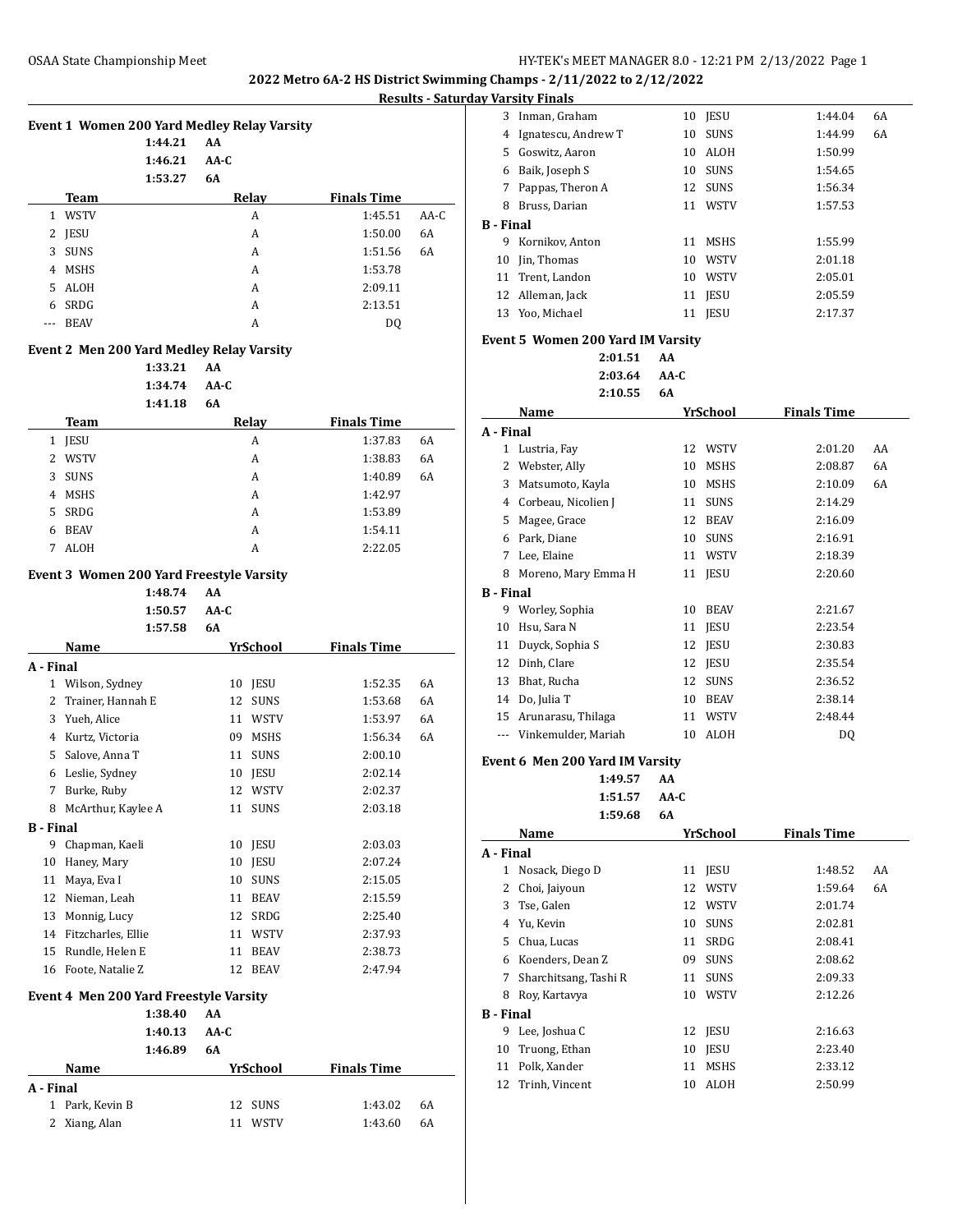**<u>Results Surday Varsity Finals</u>** 

|                  |                                                 |        |                   |                    | Results - Satı |
|------------------|-------------------------------------------------|--------|-------------------|--------------------|----------------|
|                  | <b>Event 7 Women 50 Yard Freestyle Varsity</b>  |        |                   |                    |                |
|                  | 23.20                                           | AA     |                   |                    |                |
|                  | 23.54                                           | AA-C   |                   |                    |                |
|                  | 24.94                                           | 6A     |                   |                    |                |
|                  | Name                                            |        | YrSchool          | <b>Finals Time</b> |                |
| A - Final        |                                                 |        |                   |                    |                |
|                  | 1 Lee, Stephanie                                |        | 10 WSTV           | 24.37              | 6A             |
|                  | 2 Pitton, Alaina E                              |        | 11 JESU           | 24.69              | 6A             |
|                  | 3 Johnston, Cadence M                           |        | 10<br><b>SUNS</b> | 24.72              | 6A             |
|                  | 4 Atencio, Sasha                                |        | 10 JESU           | 25.09              |                |
|                  | 5 Etheredge, Kira                               |        | 09 WSTV           | 25.82              |                |
|                  | 6 Anderson, Erin                                |        | 12 JESU           | 26.30              |                |
|                  | 7 Marshall, Abigail M                           |        | 12<br><b>SUNS</b> | 26.62              |                |
|                  | 8 Graham, Allison M                             |        | 10<br><b>SUNS</b> | 26.92              |                |
| <b>B</b> - Final |                                                 |        |                   |                    |                |
| 9                | Knight, Raine                                   |        | 12 ALOH           | 27.67              |                |
| 10               | Cho, Kristin                                    |        | 10 WSTV           | 27.79              |                |
|                  | 11 Canessa, Harper A                            |        | 09 SUNS           | 28.05              |                |
|                  | 12 Fossatti, Madeline                           |        | 11 MSHS           | 28.16              |                |
|                  | 13 Yamamoto, Mika                               |        | 10 MSHS           | 28.46              |                |
|                  | 14 Lundy, Emma                                  |        | 11<br>SRDG        | 28.52              |                |
|                  | 15 Keene, Serena                                |        | 9.<br>JESU        | 28.64              |                |
|                  | 16 Encinas, Lara                                |        | <b>SRDG</b><br>12 | 29.21              |                |
|                  |                                                 |        |                   |                    |                |
|                  | Event 8 Men 50 Yard Freestyle Varsity<br>20.54  | AA     |                   |                    |                |
|                  | 20.91                                           | $AA-C$ |                   |                    |                |
|                  | 21.93                                           | 6A     |                   |                    |                |
|                  | Name                                            |        | <b>YrSchool</b>   | <b>Finals Time</b> |                |
| A - Final        |                                                 |        |                   |                    |                |
| 1                | Fery, Connor J                                  |        | 11<br>MSHS        | 21.63              | 6A             |
|                  | 2 Lei, Kevin                                    |        | 12<br><b>SUNS</b> | 22.32              |                |
|                  | 3 Braun, Nick D                                 |        | 10 SUNS           | 23.05              |                |
|                  | 4 Lee, Andrew                                   |        | 12 MSHS           | 23.47              |                |
|                  | 5 Kim, Shawn                                    |        | 09 WSTV           | 23.53              |                |
|                  | 6 Lee, Adrian                                   |        | 12 WSTV           | 24.05              |                |
| 7                | Barkley, Gavin                                  |        | 10<br>JESU        | 24.45              |                |
| 8                | Gehred, Teddy G                                 |        | 11<br>JESU        | 25.09              |                |
| <b>B</b> - Final |                                                 |        |                   |                    |                |
| 9                | Quach, Ryan                                     |        | 11<br>SRDG        | 23.43              |                |
| 10               | Sharma, Ryan                                    |        | 12<br>WSTV        | 24.40              |                |
| 11               | Nguyen, Paul                                    |        | 12<br><b>WSTV</b> | 24.91              |                |
| 12               | Smith, Andrew                                   |        | 12<br>ALOH        | 25.11              |                |
| 13               | Lao, Levi A                                     |        | 10<br><b>SUNS</b> | 25.93              |                |
| 14               | Yoo, Michael                                    | 11     | JESU              | 27.38              |                |
| 15               | Beard, Grayson J                                |        | 11<br><b>BEAV</b> | 32.29              |                |
|                  |                                                 |        |                   |                    |                |
|                  | <b>Event 9 Women 100 Yard Butterfly Varsity</b> |        |                   |                    |                |
|                  | 54.42                                           | AA     |                   |                    |                |
|                  | 55.49                                           | AA-C   |                   |                    |                |
|                  | 1:00.04                                         | 6A     |                   |                    |                |
|                  | Name                                            |        | <b>YrSchool</b>   | <b>Finals Time</b> |                |
| A - Final        |                                                 |        |                   |                    |                |
| 1                | Lustria, Fay                                    | 12     | WSTV              | 54.80              | AA-C           |
| 2                | Katayama-Stall, Quinn                           | 12     | WSTV              | 58.02              | 6A             |
| 3                | Leslie, Sydney                                  |        | JESU<br>10        | 59.28              | 6A             |

Sharchitsang, Kunzang W 09 SUNS 59.64 6A

|                  | 5 Webster, Ally                           | 10     | MSHS           | 59.73              | 6A |
|------------------|-------------------------------------------|--------|----------------|--------------------|----|
|                  | 6 Moreno, Mary Emma H                     |        | 11 JESU        | 59.79              | 6A |
|                  | 7 Etheredge, Kira                         |        | 09 WSTV        | 1:00.47            |    |
|                  | 8 Worley, Sophia                          |        | 10 BEAV        | 1:03.03            |    |
| <b>B</b> - Final |                                           |        |                |                    |    |
|                  | 9 Lee, Karina                             |        | 11 WSTV        | 1:01.77            |    |
|                  | 10 Chapman, Kaeli                         |        | 10 JESU        | 1:03.99            |    |
|                  | 11 Vinkemulder, Mariah                    |        | 10 ALOH        | 1:04.76            |    |
|                  | 12 Blackhurst, Riley G                    | 09     | <b>SUNS</b>    | 1:08.36            |    |
|                  | 13 Myklebust, Maya G                      |        | 9 BEAV         | 1:12.30            |    |
|                  | 14 Jewett, Ruby                           |        | 11 JESU        | 1:15.19            |    |
|                  | 15 Debusk, Lauren                         | 10     | MSHS           | 1:16.61            |    |
|                  | 16 Pop, Emma                              | 9      | SRDG           | 1:18.25            |    |
|                  |                                           |        |                |                    |    |
|                  | Event 10 Men 100 Yard Butterfly Varsity   |        |                |                    |    |
|                  | 48.92                                     | AA     |                |                    |    |
|                  | 49.95                                     | AA-C   |                |                    |    |
|                  | 53.08                                     | 6A     |                |                    |    |
|                  | Name                                      |        | YrSchool       | <b>Finals Time</b> |    |
| A - Final        |                                           |        |                |                    |    |
|                  | 1 Park, Kevin B                           | 12     | <b>SUNS</b>    | 51.68              | 6A |
|                  | 2 Wangpo, Tenmy                           |        | 9 JESU         | 52.13              | 6A |
|                  | 3 Goswitz, Aaron                          |        | 10 ALOH        | 53.61              |    |
|                  | 4 Chua, Lucas                             | 11     | SRDG           | 53.95              |    |
|                  | 5 Inman, Graham                           |        | 10 JESU        | 54.18              |    |
|                  | 6 Cheng, Brandon D                        | 11     | <b>SUNS</b>    | 55.30              |    |
|                  | 7 Yu, Kevin                               | 10     | <b>SUNS</b>    | 55.43              |    |
|                  | 8 Alleman, Jack                           |        | 11 JESU        | 56.66              |    |
| <b>B</b> - Final |                                           |        |                |                    |    |
|                  | 9 Nimase, Ojas                            |        | 10 WSTV        | 56.09              |    |
|                  | 10 Yoerger, Carson                        | 12     | MSHS           | 56.66              |    |
|                  | 11 Pappas, Theron A                       |        | 12 SUNS        | 56.82              |    |
|                  | 12 Xu, George                             |        | 09 WSTV        | 58.18              |    |
|                  | 13 Rice, Yuji J                           |        | 11 BEAV        | 59.76              |    |
|                  | 14 Roy, Kartavya                          |        | 10 WSTV        | 1:00.57            |    |
|                  | 15 Gabor, Nicholas V                      | 12     | <b>JESU</b>    | 1:02.31            |    |
|                  | 16 Trent, Landon                          | 10     | <b>WSTV</b>    | 1:05.36            |    |
|                  | Event 11 Women 100 Yard Freestyle Varsity |        |                |                    |    |
|                  | 50.19                                     | AA     |                |                    |    |
|                  | 51.05                                     | $AA-C$ |                |                    |    |
|                  | 54.11                                     | 6A     |                |                    |    |
|                  | Name                                      |        | YrSchool       | <b>Finals Time</b> |    |
| A - Final        |                                           |        |                |                    |    |
|                  | 1 Trainer, Hannah E                       | 12     | <b>SUNS</b>    | 52.06              | 6A |
|                  | 2 Lee, Stephanie                          | 10     | WSTV           | 53.17              | 6A |
|                  | 3 Walton, Olivia M                        |        | 11 <b>IESU</b> | 54.03              | 6A |
|                  | 4 Atencio. Sasha                          |        | 10 JESU        | 54.55              |    |
|                  | 5 O'Hara, Delaney R                       | 11     | <b>SUNS</b>    | 55.15              |    |
|                  | 6 Burke, Ruby                             | 12     | WSTV           | 56.08              |    |
|                  | 7 Anderson, Erin                          |        | 12 JESU        | 57.78              |    |
|                  | 8 Yamamoto, Ayano                         | 12     | MSHS           | 58.81              |    |
| <b>B</b> - Final |                                           |        |                |                    |    |
|                  | 9 Marshall, Abigail M                     |        | 12 SUNS        | 57.73              |    |
|                  | 10 Chun, Grace J                          |        | 9 BEAV         | 59.25              |    |
|                  | 11 Holman, Mary Jane                      |        | 10 JESU        | 59.41              |    |
| 12               | Do, Julia T                               | 10     | <b>BEAV</b>    | 59.57              |    |
|                  |                                           |        |                |                    |    |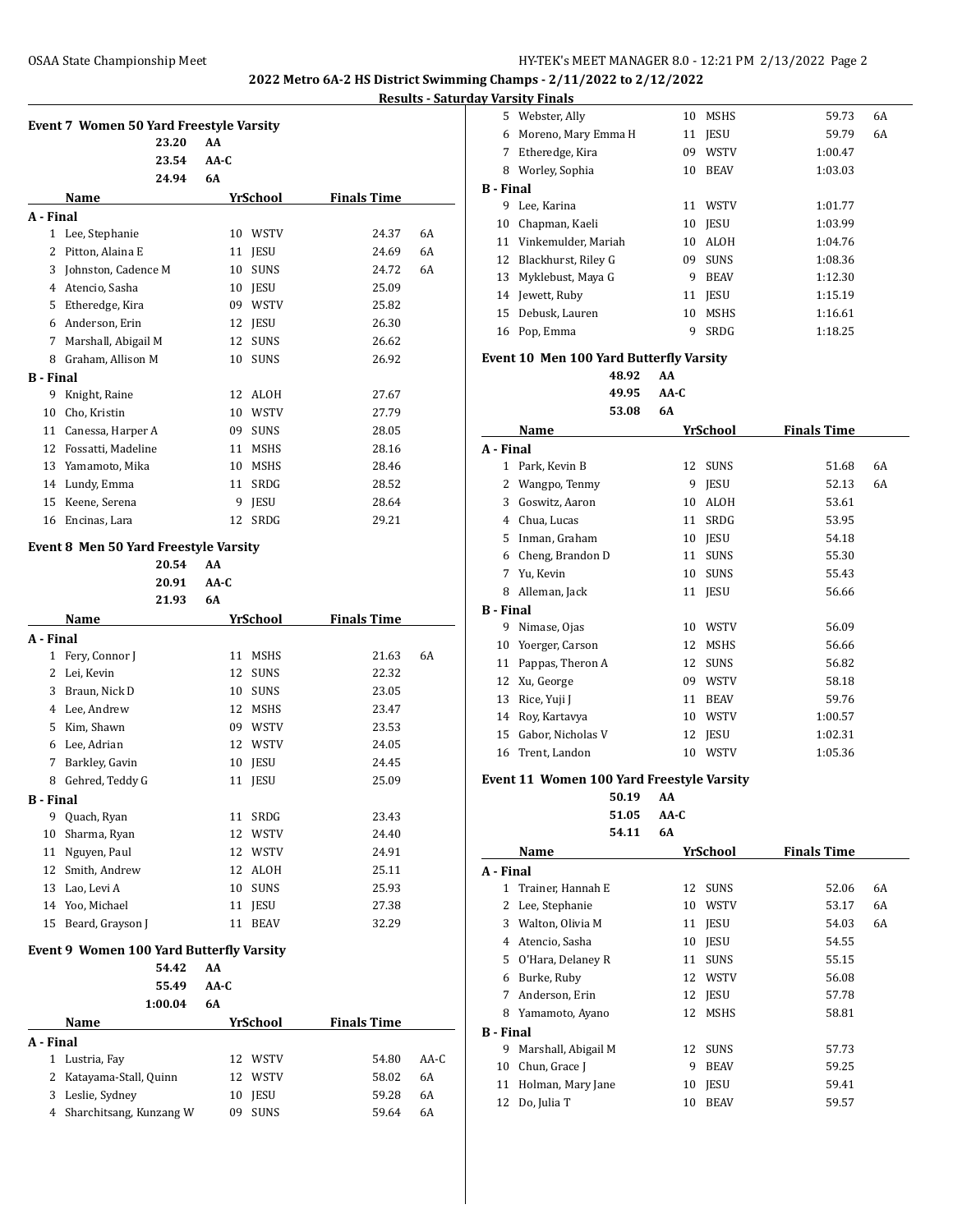**Results - Saturday Varsity Finals**

 $\overline{a}$ 

|                  | B - Final  (Event 11 Women 100 Yard Freestyle Varsity) |      |                 | ncount             | <u>satu</u> |
|------------------|--------------------------------------------------------|------|-----------------|--------------------|-------------|
|                  | Name                                                   |      | <b>YrSchool</b> | <b>Finals Time</b> |             |
| 13               | Nieman, Leah                                           |      | 11 BEAV         | 1:01.08            |             |
|                  | 14 Yang, Elina                                         | 11   | MSHS            | 1:02.13            |             |
|                  | 15 Phu, Amanda                                         |      | 11 WSTV         | 1:03.52            |             |
|                  | --- Canessa, Harper A                                  |      | 09 SUNS         | DQ                 |             |
|                  |                                                        |      |                 |                    |             |
|                  | Event 12 Men 100 Yard Freestyle Varsity                |      |                 |                    |             |
|                  | 44.95                                                  | AA   |                 |                    |             |
|                  | 45.73                                                  | AA-C |                 |                    |             |
|                  | 48.18                                                  | 6A   |                 |                    |             |
|                  | Name                                                   |      | YrSchool        | <b>Finals Time</b> |             |
| A - Final        |                                                        |      |                 |                    |             |
|                  | 1 Fery, Connor J                                       |      | 11 MSHS         | 48.20              |             |
|                  | 2 Ignatescu, Andrew T                                  |      | 10 SUNS         | 48.29              |             |
|                  | 3 Lee, Andrew J                                        |      | 12 WSTV         | 49.27              |             |
|                  | 4 Braun, Nick D                                        |      | 10 SUNS         | 51.28              |             |
|                  | 5 Kornikov, Anton                                      |      | 11 MSHS         | 51.59              |             |
|                  | 6 Baik, Joseph S                                       |      | 10 SUNS         | 52.17              |             |
|                  | 7 Bruss, Darian                                        |      | 11 WSTV         | 52.46              |             |
| 8                | Barkley, Gavin                                         |      | 10 JESU         | 53.60              |             |
| <b>B</b> - Final |                                                        |      |                 |                    |             |
| 9                | Jin, Thomas                                            |      | 10 WSTV         | 52.52              |             |
| 10               | Quach, Ryan                                            |      | 11 SRDG         | 53.81              |             |
|                  | 11 Chou, Brian C                                       |      | 12 SUNS         | 54.29              |             |
|                  | 12 Xia, Ian                                            |      | 9 JESU          | 54.56              |             |
|                  | 13 Nguyen, Paul                                        |      | 12 WSTV         | 55.69              |             |
|                  | 14 Paasch, Kai                                         |      | 10 SRDG         | 56.79              |             |
|                  | 15 Dusicka, Benjamin J                                 | 9    | BEAV            | 56.86              |             |
|                  | 16 Smith, Andrew                                       |      | 12 ALOH         | 56.97              |             |
|                  | <b>Event 13 Women 500 Yard Freestyle Varsity</b>       |      |                 |                    |             |
|                  | 4:52.18                                                | AA   |                 |                    |             |
|                  | 4:56.85                                                | AA-C |                 |                    |             |
|                  | 5:17.07                                                | 6A   |                 |                    |             |
|                  | Name                                                   |      | YrSchool        | <b>Finals Time</b> |             |
| A - Final        |                                                        |      |                 |                    |             |
| 1                | Wilson, Sydney                                         |      | 10 JESU         | 4:55.81            | AA-C        |
| 2                | Yueh, Alice                                            |      | 11 WSTV         | 5:07.38            | 6A          |
|                  | 3 Kurtz, Victoria                                      |      | 09 MSHS         | 5:11.16            | 6A          |
|                  | 4 Salove, Anna T                                       | 11   | SUNS            | 5:19.89            |             |
| 5                | Magee, Grace                                           | 12   | BEAV            | 5:20.90            |             |
|                  | 6 Haney, Mary                                          | 10   | JESU            | 5:32.82            |             |
| 7                | McArthur, Kaylee A                                     | 11   | SUNS            | 5:37.67            |             |
| 8                | Cho, Kristin                                           | 10   | WSTV            | 5:40.60            |             |
| <b>B</b> - Final |                                                        |      |                 |                    |             |
| 9                | Kraske, Maria H                                        | 11   | <b>BEAV</b>     | 5:54.14            |             |
| 10               | Maya, Eva I                                            | 10   | <b>SUNS</b>     | 5:58.70            |             |
| 11               | Jenne, Kate                                            | 10   | JESU            | 6:14.15            |             |
| 12               | Calahan, Reagan N                                      | 11   | <b>SUNS</b>     | 6:18.17            |             |
| 13               | Geymann, Kaarina L                                     | 9    | <b>BEAV</b>     | 6:24.46            |             |
| 14               | Monnig, Lucy                                           | 12   | SRDG            | 6:27.28            |             |
| 15               | Medak, Quinn                                           | 11   | JESU            | 6:37.11            |             |
| 16               | Broberg, Wynter                                        | 11   | ${\tt SRDG}$    | 7:12.44            |             |

|                  | 4:28.38            | AA<br>$AA-C$ |             |                    |        |
|------------------|--------------------|--------------|-------------|--------------------|--------|
|                  | 4:33.10<br>4:51.98 | 6A           |             |                    |        |
|                  |                    |              |             |                    |        |
|                  | Name               |              | YrSchool    | <b>Finals Time</b> |        |
| A - Final        |                    |              |             |                    |        |
| 1                | Nosack, Diego D    | 11           | <b>IESU</b> | 4:29.25            | $AA-C$ |
| 2                | Xiang, Alan        | 11           | WSTV        | 4:50.22            | 6A     |
| 3                | Gomes, Lucas E     | 12           | <b>SUNS</b> | 5:13.78            |        |
| 4                | Lao, Levi A        | 10           | <b>SUNS</b> | 5:19.75            |        |
| 5                | Xie, Justin        | 10           | <b>WSTV</b> | 5:22.03            |        |
| 6                | Yuan, Albert       | 10           | <b>SUNS</b> | 5:25.44            |        |
| 7                | Kurkoski, Andrew P | 09           | <b>SUNS</b> | 5:26.86            |        |
| 8                | Downey, Thomas     | 9            | <b>JESU</b> | 5:38.49            |        |
| <b>B</b> - Final |                    |              |             |                    |        |
| 9                | Long, Ryan         | 11           | <b>ALOH</b> | 5:36.75            |        |
| 10               | Amparo, Alex S     | 12           | <b>IESU</b> | 5:56.12            |        |
| 11               | Lee, Adrian        | 12           | <b>WSTV</b> | 6:17.65            |        |
| 12               | Kolli, Sai         | 09           | <b>WSTV</b> | 6:42.85            |        |
| 13               | Zhou, Harry        | 11           | <b>JESU</b> | 7:09.82            |        |

**1:35.36 AA 1:36.94 AA-C 1:42.75 6A**

|       | Team        | Relay | <b>Finals Time</b> |    |
|-------|-------------|-------|--------------------|----|
|       | 1 SUNS      | A     | 1:40.57            | 6A |
| 2     | <b>JESU</b> | A     | 1:41.19            | 6A |
| 3     | WSTV        | A     | 1:41.78            | 6A |
| 4     | BEAV        | A     | 1:51.55            |    |
| 5.    | MSHS        | A     | 1:53.93            |    |
| 6     | SRDG        | A     | 1:57.53            |    |
| $---$ | <b>ALOH</b> | А     | DO                 |    |

### **Event 16 Men 200 Yard Freestyle Relay Varsity**

|                |             | 1:24.80 | AA        |                    |    |
|----------------|-------------|---------|-----------|--------------------|----|
|                |             | 1:25.86 | $AA-C$    |                    |    |
|                |             | 1:31.72 | <b>6A</b> |                    |    |
|                | <b>Team</b> |         | Relay     | <b>Finals Time</b> |    |
| $\mathbf{1}$   | <b>SUNS</b> |         | A         | 1:28.39            | 6A |
| 2              | <b>MSHS</b> |         | A         | 1:31.71            | 6A |
| 3              | <b>WSTV</b> |         | A         | 1:33.81            |    |
| 4              | <b>JESU</b> |         | A         | 1:34.70            |    |
| 5 <sup>1</sup> | SRDG        |         | A         | 1:40.75            |    |
| 6              | <b>ALOH</b> |         | A         | 1:41.55            |    |
| 7              | <b>BEAV</b> |         | А         | 1:54.08            |    |
|                |             |         |           |                    |    |

## **Event 17 Women 100 Yard Backstroke Varsity**

**54.80 AA**

| 55.92 | AA-C |
|-------|------|
| 58.74 | 6A   |

|           | Name                      | YrSchool          | <b>Finals Time</b> |    |  |  |  |
|-----------|---------------------------|-------------------|--------------------|----|--|--|--|
| A - Final |                           |                   |                    |    |  |  |  |
|           | Katayama-Stall, Quinn     | 12 WSTV           | 56.65              | 6A |  |  |  |
|           | 2 Walton, Olivia M        | <b>IESU</b><br>11 | 57.42              | 6A |  |  |  |
|           | 3 Matsumoto, Kayla        | <b>MSHS</b><br>10 | 58.73              | 6A |  |  |  |
|           | 4 Sharchitsang, Kunzang W | <b>SUNS</b><br>09 | 59.26              |    |  |  |  |
| 5.        | Corbeau, Nicolien J       | <b>SUNS</b>       | 1:00.23            |    |  |  |  |